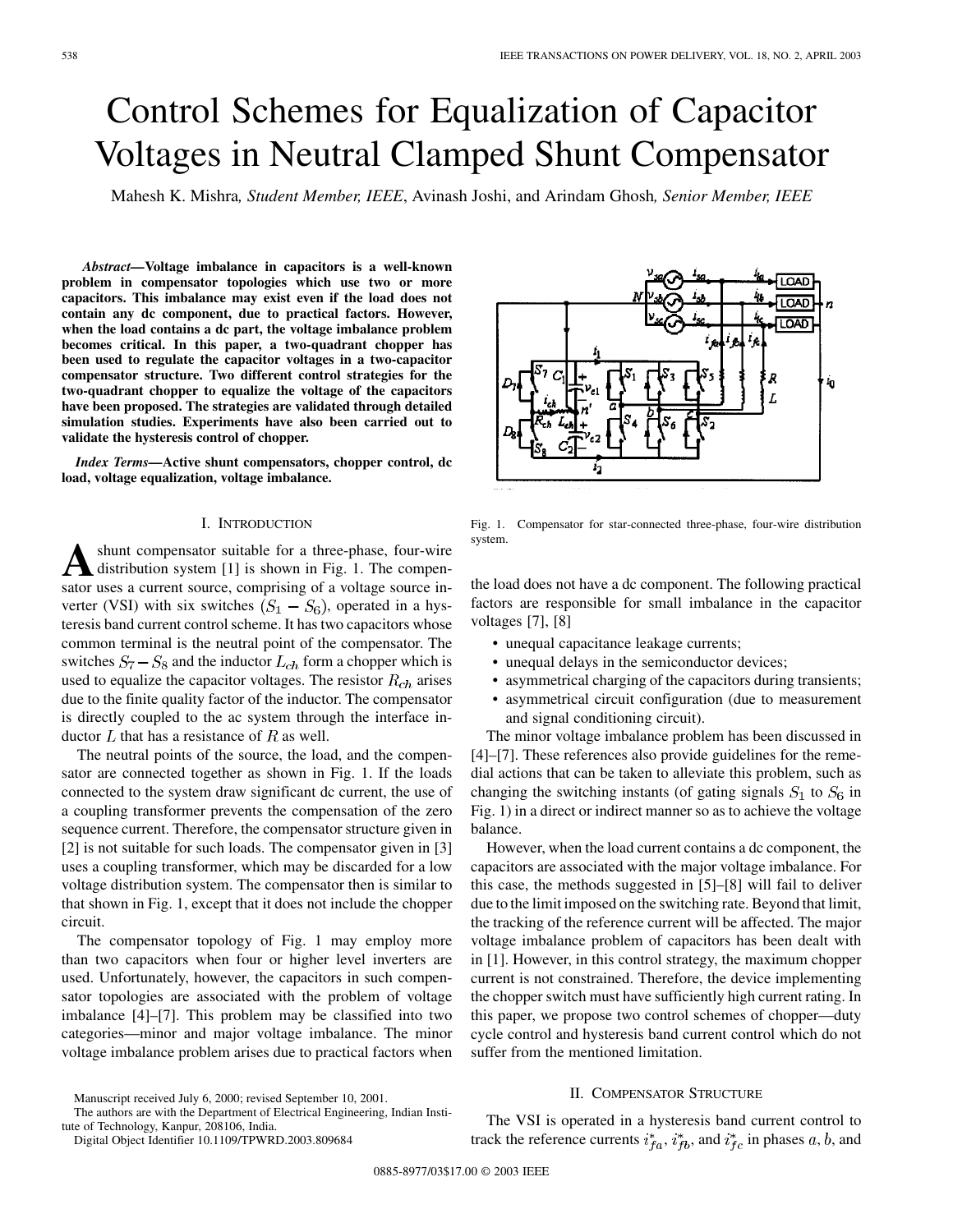

Fig. 2. Control scheme for VSI operating as current source.

 $c$ , respectively. The control scheme for the VSI operating as a current source is shown in Fig. 2. The reference currents are generated on the basis of the theory of instantaneous symmetrical components [2], [9] and these currents are given by

$$
i_{fa}^* = i_{la} - \frac{v_{sa} + \beta (v_{sb} - v_{sc})}{\sum_{i=a,b,c} v_{si}^2} (P_{lavg} + P_{loss})
$$
 (1a)

$$
i_{fb}^* = i_{lb} - \frac{v_{sb} + \beta (v_{sc} - v_{sa})}{\sum_{i=a,b,c} v_{si}^2} (P_{lavg} + P_{loss})
$$
 (1b)

$$
i_{fc}^* = i_{lc} - \frac{v_{sc} + \beta (v_{sa} - v_{sb})}{\sum_{i=a,b,c} v_{si}^2} (P_{lavg} + P_{loss})
$$
 (1c)

where  $\beta = \tan \phi / \sqrt{3}$ .  $\phi$  is the desired phase angle. between the supply voltages  $v_{sa}$ ,  $v_{sb}$ , and  $v_{sc}$  and the line currents  $i_{sa}$ ,  $i_{sb}$ , and  $i_{sc}$ , respectively. Note that for unity power factor operation  $\phi = 0$ , and therefore,  $\beta = 0$ . The term  $P_{lavg}$  is the dc value of the load power and is computed using a moving average filter (MAF) that has an averaging time of half a cycle. The term  $P_{loss}$ in (1) accounts for the losses in the inverter. To generate  $P_{loss}$ , a feedback loop is used, which regulates the total voltage  $v_c =$  $v_{c1} + v_{c2}$  across the two capacitors to a constant value  $2V_{cref}$ as shown in Fig. 2.

## III. STATE SPACE MODEL OF INVERTER-CHOPPER

The actual filter currents  $i_{fa}$ ,  $i_{fb}$ , and  $i_{fc}$  in Fig. 2, the capacitor voltages  $v_{c1}$  and  $v_{c2}$ , and the chopper current  $i_{ch}$  are obtained using the state space model of combined inverter chopper [1] of Fig. 1. In brief, the state space model is

$$
\frac{d}{d_t} \begin{bmatrix} x_1 \\ x_2 \end{bmatrix} = \begin{bmatrix} A_{11} & A_{12} \\ A_{21} & A_{22} \end{bmatrix} \begin{bmatrix} x_1 \\ x_2 \end{bmatrix} + \begin{bmatrix} B_1 \\ B_2 \end{bmatrix} u \tag{2}
$$
\nwhere

$$
x_1 = [i_{fa} \quad i_{fb} \quad i_{fc}]^t,
$$
  
\n
$$
x_2 = [v_{c1} \quad v_{c2} \quad i_{ch}]^t, u = [v_{sa} \quad v_{sb} \quad v_{sc}]^t \text{ and}
$$
  
\n
$$
A_{11} = \begin{bmatrix} -\frac{R}{L} & 0 & 0 \\ 0 & -\frac{R}{L} & 0 \\ 0 & 0 & -\frac{R}{L} \end{bmatrix} A_{12} = \begin{bmatrix} \frac{S_a}{L} & -\frac{\overline{S}_a}{L} & 0 \\ \frac{S_b}{L} & -\frac{\overline{S}_b}{L} & 0 \\ \frac{S_c}{L} & -\frac{\overline{S}_c}{L} & 0 \end{bmatrix}
$$
  
\n
$$
A_{21} = \begin{bmatrix} -\frac{S_a}{C} & -\frac{S_b}{C} & -\frac{S_c}{C} \\ \frac{\overline{S}_a}{C} & \frac{\overline{S}_b}{C} & \frac{\overline{S}_c}{C} \\ 0 & 0 & 0 \end{bmatrix}
$$

$$
A_{22} = \begin{bmatrix} 0 & 0 & -\frac{F_{13}}{C} \\ 0 & 0 & -\frac{F_{23}}{C} \\ \frac{F_{13}}{L_{ch}} & -\frac{F_{23}}{L_{ch}} & -\frac{F_{ch}}{L_{ch}} \end{bmatrix}
$$

$$
B_1 = \begin{bmatrix} -\frac{1}{L} & 0 & 0 \\ 0 & -\frac{1}{L} & 0 \\ 0 & 0 & -\frac{1}{L} \end{bmatrix} B_2 = [0]_{3 \times 3}.
$$

Note that  $S_a$ ,  $\overline{S}_a$ ,  $S_b$ ,  $\overline{S}_b$ ,  $S_c$ ,  $\overline{S}_c$ ,  $S_u$ , and  $S_l$  represent gating signals for switches  $S_1$ ,  $S_4$ ,  $S_3$ ,  $S_6$ ,  $S_5$ ,  $S_2$ ,  $S_7$ , and  $S_8$ , respectively. For example,  $S_a = 1$  implies that  $S_1$  is closed, and  $S_a = 0$  implies that  $S_1$  is open. A gating signal for  $S_4$  is the complementary signal  $\overline{S}_a$ .  $P_{13}$  and  $P_{23}$  are binary variables and are given by

$$
P_{13} = \overline{S}_l \bullet \{ S_u + (\overline{sign} \bullet mag) \}
$$
 (3)

$$
P_{23} = \overline{S}_u \bullet \{ S_l + (sign \bullet mag) \}.
$$
 (4)

Here, the symbol  $\bullet$  and  $+$  are logical AND and OR operators, respectively. In logical expressions, the terms in (3) and (4) are explained as

$$
sign = \begin{cases} 1 & \text{for } i_{ch} > 0 \\ 0 & \text{for } i_{ch} \le 0 \end{cases}, \ mag = \begin{cases} 1 & \text{for } |i_{ch}| > 0 \\ 0 & \text{for } |i_{ch}| = 0 \end{cases}.
$$
 (5)

## IV. VOLTAGE IMBALANCE IN CAPACITORS

The voltage imbalance problem of the capacitors  $C_1$  and  $C_2$ of the compensator (Fig. 1) is discussed in [1]. In this topology, if the load currents contain dc components, one capacitor gets charged and another gets discharged. When the compensator is working perfectly, the current  $i_0$  (Fig. 1) flows through the path  $n - n'$ , and  $i_{sa} + i_{sb} + i_{sc} = 0$ . Considering all kinds of unbalances in the load and steady state operation, current  $i_0$ can be assumed to be a nonsinusoidal periodic waveform. In general, the spectrum of  $i_0$  may contain a dc component, supply frequency component, and its harmonics, that is

$$
i_o = i_{la} + i_{lb} + i_{lc} = I_o + \sum_{h=1,2,3...}^{\infty} I_h \sin h(\omega t + \phi_h).
$$
 (6)

The second term on the right-hand side of (6) is responsible for generating ripples in the capacitor voltages at fundamental and harmonic frequencies. For large values of capacitors, these ripples are small and do not cause any problems. However, the effect of the first term  $I_0$ , which is the dc part of  $i_0$ , is significant as it is directly responsible for causing the voltage imbalance. A feedback loop regulates the sum of the capacitor voltages  $v_{c1}$  +  $v_{c2}$  to be a constant  $2V_{cref}$ . Consequently, current  $i_0$  divides equally between the two capacitors. Therefore, we can write

$$
v_{c1} \approx V_{c1} = V_{c10} - \frac{I_o}{2C}t
$$
 (7a)

$$
v_{c2} \approx V_{c2} = V_{c20} + \frac{I_o}{2C}t
$$
 (7b)

where t is the time in seconds and  $V_{c1}$  and  $V_{c2}$  are the average values of  $v_{c1}$  and  $v_{c2}$ , respectively. At  $t = 0$ ,  $v_{c1} = V_{c10}$  and  $v_{c2} = V_{c20}$ . In general,  $V_{c10}$  and  $V_{c20} \neq V_{cref}$ . Thus, the capacitors may have unequal initial voltages and voltage drift due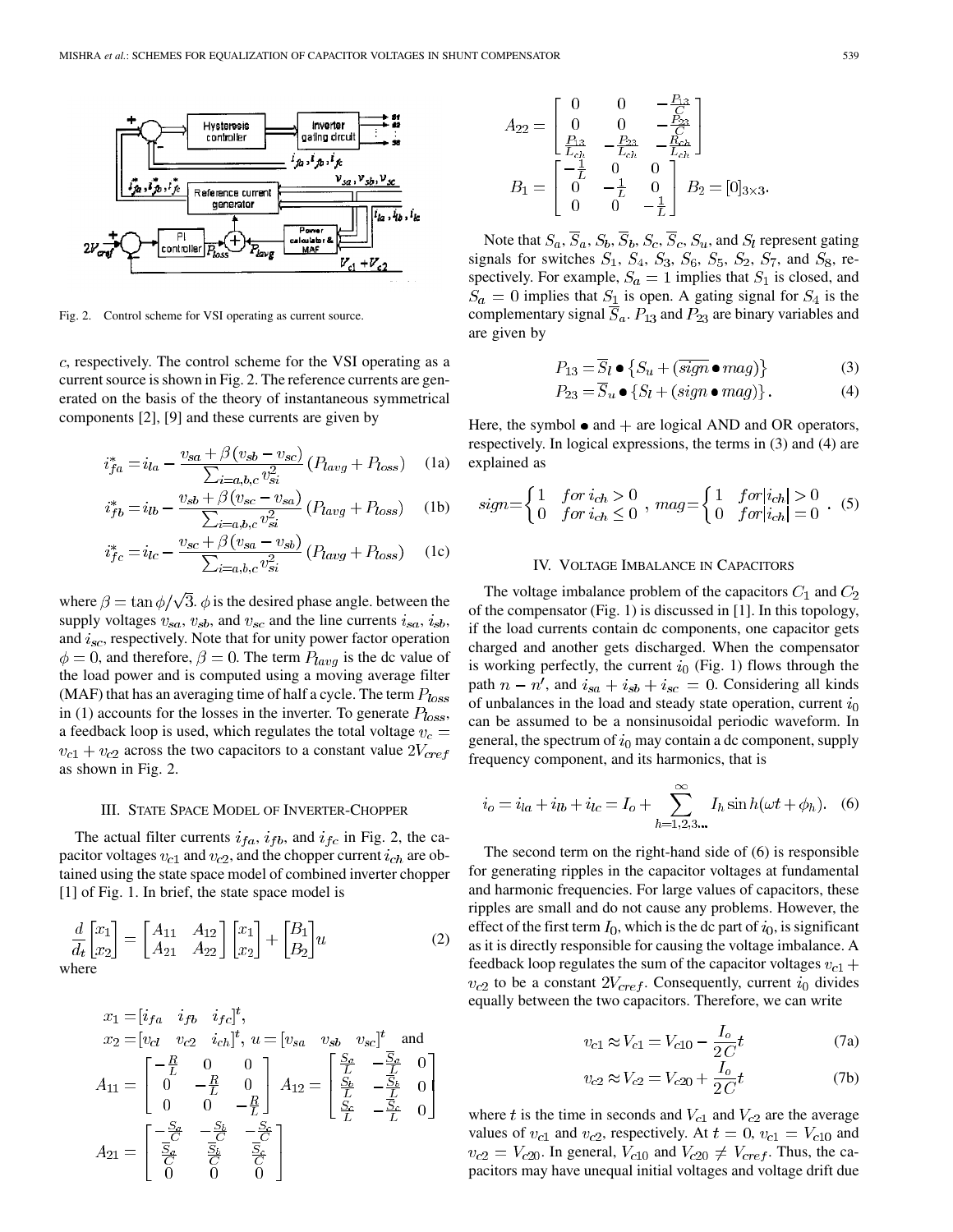

Fig. 3. Schematic of chopper control.

to  $I_0$ . It is also clear that if  $I_0$  is sufficiently large, in a few cycles  $V_{c1}$  or  $V_{c2}$  will go below the peak of the system ac voltage and the tracking of reference filter currents will be lost. If  $I_0$  is small, it will lead to imbalance after several cycles. Hence, it is necessary to regulate the voltage of each capacitor to a reference value  $(V_{\text{cref}})$ , when three phase load draws a dc current. In the present work, a two-quadrant chopper has been employed to regulate the voltages of each capacitor. Two control schemes have been discussed. In principle, the chopper is required in the steady state to generate a current  $i_{ch}$ , whose average value  $(I_{ch})$ is equal and opposite to the average value of  $i_0$ . Effectively, it means that the current  $I_0$  is bypassed around the capacitors  $C_1$ and  $C_2$ , through switches  $S_7 - D_7$  and  $S_8 - D_8$ .

# V. CONTROL SCHEMES OF CHOPPER

In [1], the problem of voltage imbalance has been corrected by a single cycle control of the chopper using the state space model. This uses an approximation in which the currents  $i_1$  and  $i_2$  (Fig. 1) are ignored due to fast action of the chopper. However, this method has the disadvantage that the peak chopper current is large. To overcome this problem, a new control scheme is proposed.

The block diagram of chopper control is shown in Fig. 3. It incorporates an outer voltage control loop and an inner current control loop. The current  $i_0$  in the load neutral path  $n - n'$ is sensed and filtered to remove the fundamental and the harmonics, thus leaving only  $I_0$  (the average value of  $i_0$ ). The difference in capacitors voltage  $v_{c1} - v_{c2}$  is sensed and filtered to remove the ripples. The filtered voltage difference is denoted as  $\Delta V_c = V_{c1} - V_{c2}$ . The proportional voltage controller outputs a control signal  $k_v \Delta V_c$  which is added with  $-I_0$  to generate the reference chopper current  $i_{ch}^*$ . The inner control loop ensures that the average chopper current is equal to  $i_{ch}^*$ . The current control loop has faster dynamics than the voltage control loop. The reference current for the chopper can be written as

$$
i_{ch}^* = -(I_o - k_v \Delta V_c). \tag{8}
$$

An error  $e$  is formed using the reference chopper current as per (8) and the actual chopper current  $i_{ch}$ 

$$
e = i_{ch}^* - i_{ch}.\tag{9}
$$

The current controller (Fig. 3) can be a hysteresis controller or a PI controller. In the following subsections, these two chopper control schemes to equalize the voltages of the capacitors will be discussed.

# *A. PI Duty Cycle Control*

In this method, the chopper is run at fixed frequency, which is sufficiently high so that  $i_{ch}$  is essentially ripple free. The current controller in Fig. 3 is a PI controller. The duty cycle is limited between 0 and  $D_{max}$  and is determined as follows:

$$
D = K_p e + K_i \int e \, dt \tag{10}
$$

where  $K_p$  and  $K_i$  are proportional and integral constants of the PI controller. The steady state value of  $D$  is approximately 0.5 for a high Q inductor. The value of  $D_{max}$  is always chosen to be higher than 0.5. Its value decides the maximum chopper current and the transient response of the loop. It is chosen to be 0.7 in the simulation.

Depending upon the polarity of  $\Delta V_c$ , a particular switch of the chopper  $S_7$  or  $S_8$  is operated. If  $\Delta V_c$  is less than or equal to zero, then the switch  $S_8$  is operated at the duty cycle given by (10). On the other hand, if  $\Delta V_c$  is greater than zero, then the switch  $S_7$  is operated at the duty cycle given by (10).

# *B. Chopper Current Control in Hysteresis Band*

In this control scheme, the chopper circuit is employed to track  $i_{ch}^*$  in a hysteresis band. This nullifies the initial voltage imbalance in the capacitors as well as the voltage drift due to the dc component of the load current. As compared to the single cycle control [1], this method has the advantage that  $i_{ch}$  is limited to a value close to  $-I_0$  in the steady state. In case of single cycle control [1],  $i_{ch}$  may reach three or four times to that of  $I_0$ , and thus, the switching devices and inductor need to be over-rated.

In hysteresis control mode, the switches  $S_7$  and  $S_8$  (Fig. 1) operated at high frequency. Therefore, the switching losses in the hysteresis control associated with these switches are higher than those in the PI duty cycle control, in which only one chopper switch is operated at a time. However, the implementation of the hysteresis control scheme is easier than that of the PI duty cycle control scheme.

#### VI. SIMULATION RESULTS

In this section, the system of Fig. 1 has been simulated using MATLAB 5.3. The source voltages are assumed to balanced and sinusoidal. The load consists of (i) an unbalanced three-phase resistive load; and (ii) a three-phase half bridge diode rectifier with highly inductive load. The load currents are shown in Fig. 4. The system parameters are as follows:

$$
v_{sa} = 440 \sqrt{\frac{2}{3}} \sin 100 \pi t
$$
  
\n
$$
C_1 = C_2 = 2200 \,\mu F, R = 2\Omega, L = 20 \text{ mH}
$$
  
\n
$$
K_p = 10, K_i = 1, V_{cref} = 500 \text{ V}
$$
  
\n
$$
L_{ch} = 200 \text{ mH}, R_{ch} = 2\Omega.
$$

Injected filter current hysteresis band of 1 A and chopper current hysteresis band of 0.2 A are chosen.

From the given source voltages and the load currents, the reference currents  $i_{fa}^*$ ,  $i_{fb}^*$ , and  $i_{fc}^*$  are generated using (1a)–(1c). In this algorithm,  $\beta$  is set to 0 for unity power factor operation.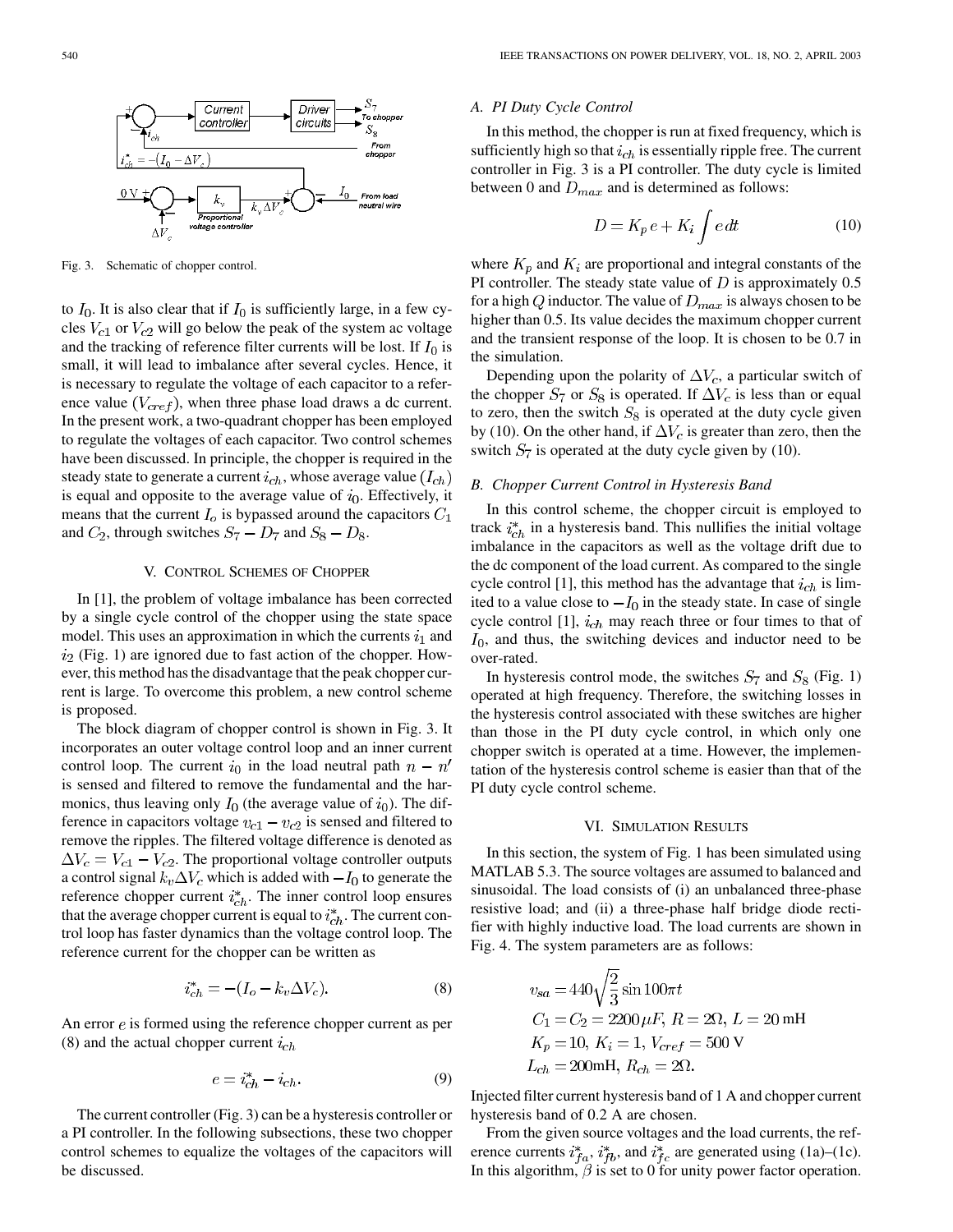

Fig. 4. Load currents with dc component.



Fig. 5. Voltage imbalance in capacitors.

The term  $P_{lavq}$  in (1a)–(1c) is computed using moving average filter [2] over half cycle. The  $P_{loss}$  term is computed using PI controller (Fig. 2), with  $K_p$  and  $K_i$  as given before. The  $P_{loss}$ term is updated once in a cycle. The state space model of the inverter-chopper given in Section III has been used to compute the actual filter currents, capacitor voltages, and chopper current. Once we know the actual and the reference filter currents, the VSI is operated in order to track them in the hysteresis band (1 A). If there is a dc component in the load, the chopper operates to eliminate the voltage imbalance in capacitors as per control schemes, described in Section IV (Fig. 3).

#### *A. Operation without Chopper*

In this simulation, the switches  $S_7$  and  $S_8$  are assumed to be off. It is seen from Fig. 4 that average value of neutral current  $I_0 = 3.4$  A. The effect of this dc component is to discharge and charge the capacitors  $C_1$  and  $C_2$ , respectively, as explained in Section IV. The effect on the voltage of the capacitors and the tracking performance is shown in Figs. 5 and 6, respectively.

Due to the presence of a positive  $I_0$  (Fig. 4),  $v_{c1}$  decreases and  $v_{c2}$  increases continuously as per (7a) and (7b). However, (7a) and (7b) remain valid only until the current tracking is faithful. It is observed that beyond ten cycles (i.e.,  $t = 0.2$  s), the voltages  $v_{c1}$  and  $v_{c2}$  (Fig. 5) do not decrease and increase at the same rate. After  $t = 0.2$  s,  $v_{c1}$  becomes constant and the tracking does not remain faithful. As a consequence of the loss of tracking, the voltages  $v_{c1}$  and  $v_{c2}$  stabilize to 300 and 700 V, respectively, after the 100th cycle (Fig. 5), instead of the reference value of 500 V.

Fig. 6 shows the steady state tracking performance over one cycle of the supply voltage. To compare the nature of the voltage and current waveforms in the same graph, the voltages in Fig. 6 have been scaled down by 50. From Fig. 6, it is observed that between the points p and q, the tracking is lost as voltage;  $v_{c1}$ 



Fig. 6. Effect of dc component of load on tracking performance.

is close to the source voltage  $v_{sa}$ . As a consequence of this, the compensator is unable to track the sudden changes in the reference current  $(i_{fa}^*)$  at the points p and q. It is observed that between the points r and s,  $v_{c1}$  is less than  $v_{sa}$ , and therefore, the current  $i_{fa}$  has negative slope. Later, after the point  $q, v_{sa}$  is smaller than  $v_{c1}$ , and therefore, the tracking is regained for the rest of the voltage cycle. In summary, the operation without chopper results in highly unequal capacitor voltages (300 and 700 V) and distorted filter currents resulting in imperfect compensation.

# *B. Operation with Chopper*

In this section, the chopper operation under two control strategies has been simulated. An initial voltage imbalance of  $\pm 150$ V has been assumed in each case, giving  $\Delta V_c = 300$  V.

1) Duty cycle control: In this method, the chopper is operated at a frequency of 1800 Hz. Equations (8)–(10) and the chopper current computed from the state space model are used to calculate the duty cycle  $D$ . The capacitor voltages and chopper currents are shown in Figs. (7a) and (7b), respectively. It is seen that the chopper is able to cancel the initial voltage imbalance and maintain the capacitor voltages at the reference value of 500 V. As a result, the compensator is able to provide the unity power factor operation.

2) Hysteresis band current control: In this control scheme, the switches  $S_7$  and  $S_8$  are controlled in such a way that the chopper circuit tracks  $-(I_0 - k_v \Delta V_c)$ . This counteracts the initial voltage imbalance in the capacitors and nullifies the effect of  $I_0$  on the capacitor voltages in the steady state. The simulation results are shown in Fig. (8a) and Fig. (8b). From Fig. (8a), it is seen that with the hysteresis controller, both the voltages  $v_{c1}$  and  $v_{c2}$  are stabilized to the reference value of 500 V with a small ripple. Fig. (8b) shows that the chopper current  $i_{ch}$  tracks the reference value  $-(I_0 - k_v \Delta V_c)$  with a hysteresis band of  $\pm$  0.2A. For this hysteresis band and the chopper circuit parameters given in Section VI, the chopper switching frequency is approximately 3 kHz in the steady state.

## *C. Current Rating of the Chopper*

If the frequency of the chopper is sufficiently high such that  $i_{ch}$  is nearly ripple free, then the chopper current rating is at least  $i_{0max}$ . An additional current rating is required to provide the component  $k_v \Delta V_c$  of the chopper current, to correct any initial voltage unbalance at the time when the chopper starts working.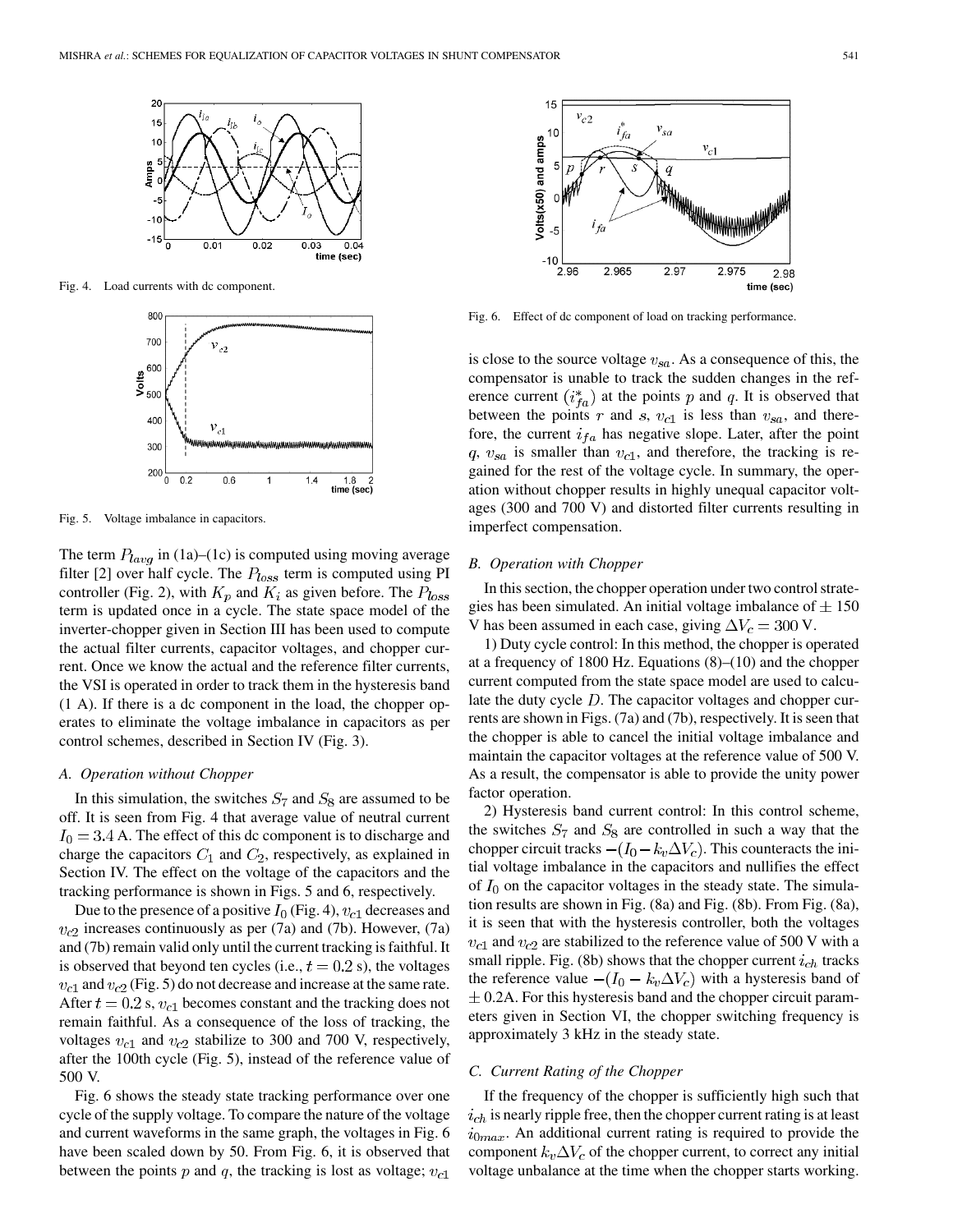

Fig. 7. (a) Capacitor voltages with chopper duty cycle control. (b) Chopper current using duty cycle control.



Fig. 8. (a) Capacitor voltages with chopper hysteresis control. (b) Chopper current using hysteresis control.

Under dc load condition, when the chopper is not turned on, one of the capacitor voltages settles around the peak of the system phase voltage  $v_{peak}$ . The other capacitor will have a voltage of  $2V_{\text{cref}} - v_{\text{peak}}$ . Therefore, in the worst case, the current rating of the chopper should be approximately  $2k_v(V_{\text{cref}} - v_{\text{peak}}) +$  $i_{0max}$ . For example, in simulation  $V_{cref}$  and  $v_{peak}$  are taken as



Fig. 9. Experimental load currents.

500 V and 360 V, respectively. For  $k_v = 0.02$ , the current rating of the chopper is found to be approximately 18 A. It is seen from the simulation results of Figs. (7b) and (8b) that the peak chopper current is 15 A, which compares well with the worst case value calculated before.

# VII. EXPERIMENTAL RESULTS

A scaled down prototype with voltages reduced by a factor of ten has been chosen for experimentation. The source voltages are balanced and sinusoidal with a peak of 36 V. The system voltages  $v_{sa}$ ,  $v_{sb}$ , and  $v_{sc}$  and load current  $i_{la}$ ,  $i_{lb}$ , and  $i_{lc}$ are sensed using hall effect voltage and current sensors. The voltage and current signals are acquired by a PC (P-II, 350 MHz) through two data acquisition cards (9118 DG NuDAQ). The algorithm for the generation of the reference filter currents is implemented in Turbo C. To obtain the average load power  $P_{lavq}$ , a moving average filter has been used. Then, the filter reference currents are generated using (1a)–(1c). This computation takes approximately 100  $\mu$  s. This speed is sufficient to generate filter currents containing harmonics up to 1 kHz through a VSI-based current source using the hysteresis control.

The steady state load currents are shown in Fig. 9. As seen from Fig. 9, the load currents are unbalanced ac due to unequal resistive loads of 25, 35, and 100  $\Omega$  in phases a, b, and c, respectively. In addition, there is a dc component due to the three-phase half wave rectifier. The total dc component of the neutral current  $I_0$  shown by the dotted line in Fig. 9 is 0.33 A.

# *A. Operation without Chopper*

Initially, the load is unbalanced resistors only, and therefore, the voltages of the capacitors  $C_1$  and  $C_2$  are regulated to 50 V, which is above the peak system voltage of 36 V. The rectifier containing dc is switched on at the instant  $t_1$  as shown in Fig. 10. Due to the action of the dc component of neutral current  $I_0$ , the capacitor  $C_1$  is discharged, while the capacitor  $C_2$  is charged until  $v_{c1}$  settles at a little below the peak of the system voltage (approximately 25 V). However, the PI voltage control loop of inverter ( $Kp = 0.3$ ,  $Ki = 0.001$ ) maintains the total capacitor voltage  $(v_{c1} + v_{c2})$  at 100 V. The tracking current performance of the compensator in phase  $a$  is shown in Fig. 11. It is seen in Fig. 11, that the tracking is lost between the points  $p$  and  $q$ , because  $v_{c1}$  is close to system voltage  $v_{sa}$ . Between the points r and s, the slope of  $i_{fa}$  is negative due to the fact that  $v_{c1}$  is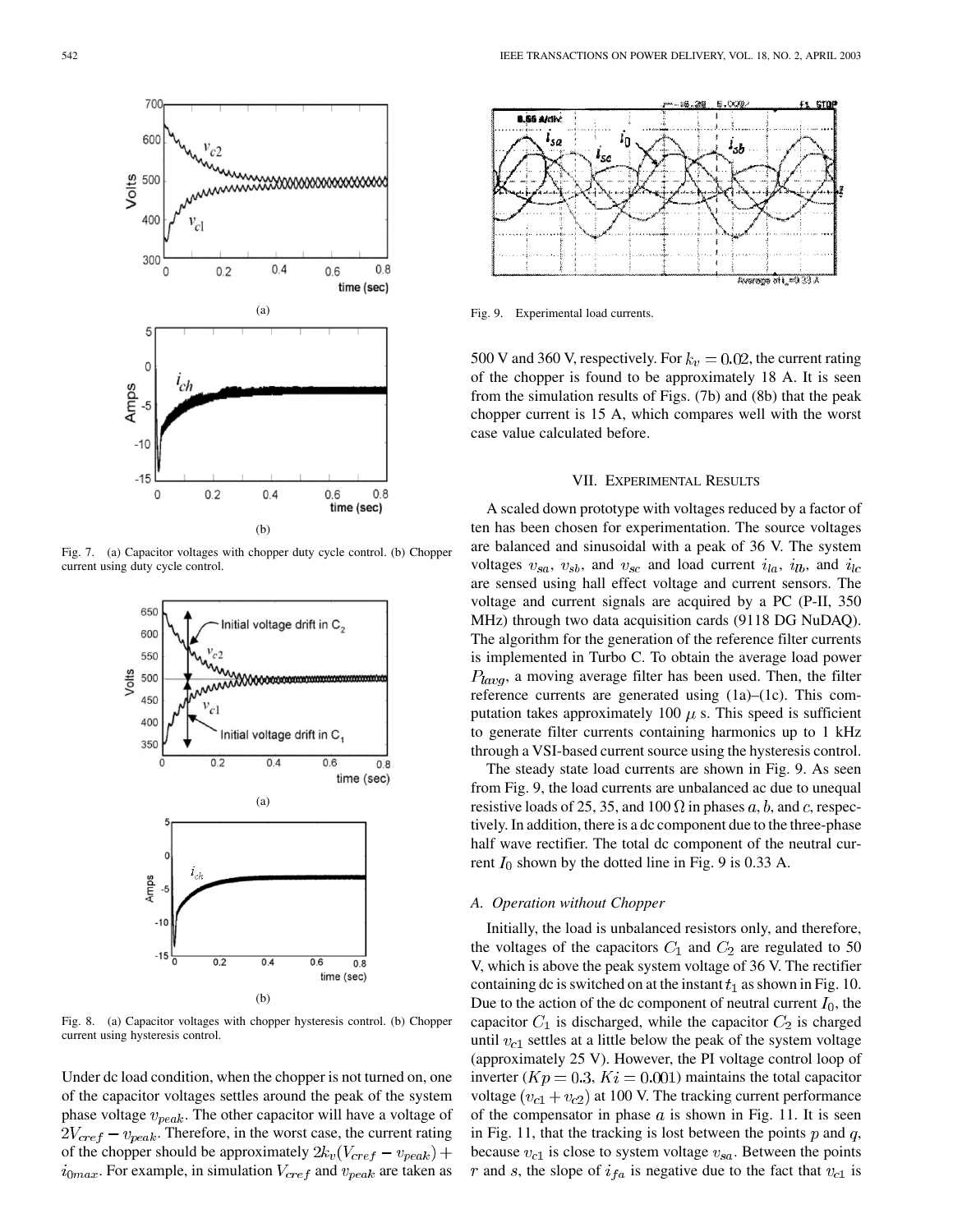

Fig. 10. Voltage imbalance in capacitors: experimental.



Fig. 11. Effect of dc load on tracking performance: experimental.



Fig. 12. Chopper current using hysteresis control: Experimental.

a little below  $v_{sa}$ . The experimental waveforms of Fig. 11 are similar to the simulated waveforms given in Fig. 6.

## *B. Operation with Chopper*

In this experiment, the compensator is operated first without chopper as discussed before. The chopper is then turned on and operated using hysteresis band current control (Section V, Part B) which is tracking  $-(I_0 - k_v \Delta V_c)$ . Active lowpass filters with cutoff frequency of 10 Hz are used to obtain  $I_0$  from the signal  $i_0$  and  $\Delta V_c$  from  $v_{c1}$  and  $v_{c2}$ . In the experiment, the value of  $k_v$  is chosen as 0.001. In the steady state,  $\Delta V_c$  tends to zero and the chopper effectively tracks  $-I_0$  to maintain equal capacitor voltages. This is shown in Fig. 12, which displays the waveforms of  $-I_0$  and  $i_{ch}$ . It can also be seen from this figure that the switching frequency of the chopper, as observed from waveform of  $i_{ch}$ , is approximately 500 Hz. This relatively low switching frequency is due to a large hysteresis band. Fig. 13



Fig. 13. Equalized voltage due to chopper action.



Fig. 14. Compensated source currents.

shows that the capacitor voltages  $v_{c1}$  and  $v_{c2}$  are equalized close to the reference value of 50 V each due to the chopper action. This ensures a good tracking performance of the inverter. The resulting compensated source currents are shown in Fig. 14. It is seen that the source currents after compensation are balanced and sinusoidal and are in phase with their respective phase voltages. The chopper is thus able to nullify the effect of the dc component of the neutral current in the steady state.

#### VIII. CONCLUSIONS

A shunt compensator topology with two capacitors and inverter-chopper has been analyzed. A state space model of the system has been given. The problem of voltage imbalance arises in the case of load currents containing dc components. A control strategy for chopper employing an inner current and an outer voltage loop has been proposed for eliminating the voltage imbalance. Simulation results using a state space model are given for both the PI duty cycle and the hysteresis control of the chopper. The hysteresis control has been further verified by experiments for loads containing three-phase unbalanced resistance and three-phase half bridge rectifier. The effectiveness of the proposed control strategy has been demonstrated.

#### **REFERENCES**

- [1] M. K. Mishra, A. Ghosh, and A. Joshi, "A new STATCOM topology to compensate loads containing ac and dc components," in *IEEE Power Eng. Soc. Winter Meeting 2000*, Singapore, Jan. 2000, pp. 23–27.
- [2] A. Ghosh and A. Joshi, "A new approach to load balancing and power factor correction in power distribution system," *IEEE Trans. Power Delivery*, vol. 15, pp. 417–422, Jan. 2000.